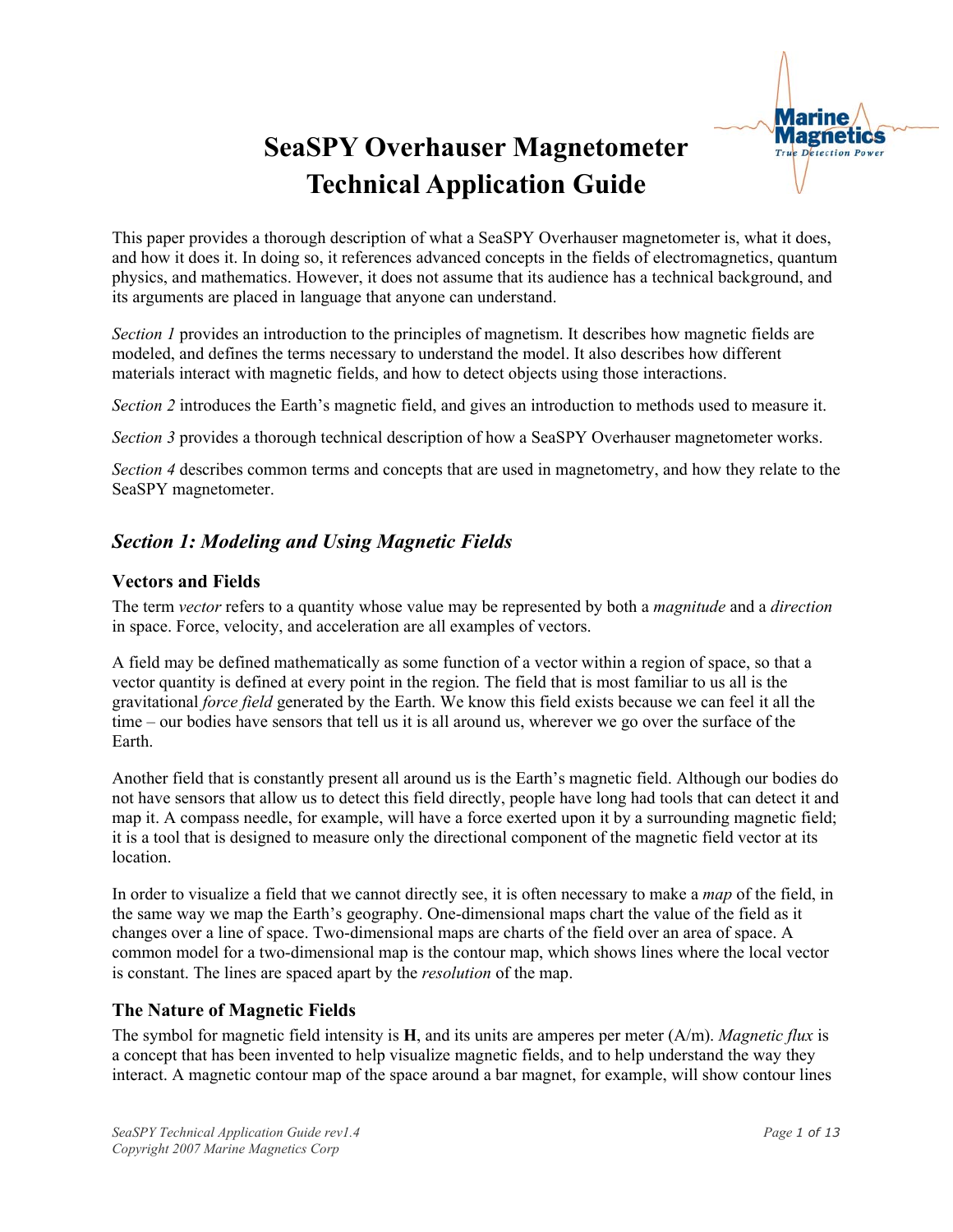flowing around the magnet. These lines are known as magnetic flux lines, and the concentration of lines within an area of space is known as *magnetic flux density*.

The symbol for magnetic flux density is **B**, and the unit for it is the *Tesla* (T). An older unit that is often used for magnetic flux density is the gauss (G), where 1T is the same as 10,000 G. A *gamma* is a non-SI unit that is sometimes used by geophysicists. One gamma is equal to  $1nT (10<sup>-9</sup> T)$ .

In free space, (i.e. a vacuum devoid of matter) a magnetic field produces magnetic flux according to the following relation.

$$
B = \mu_0 \cdot H
$$

Where  $\mu_0$  is defined as the permeability of free space, and has a value of  $4\pi \times 10^{-7}$  henrys per meter (H/m). The presence of different materials in a magnetic field will alter the distribution of magnetic flux because they have a magnetic permeability that is different from that of free space. This is discussed further in a later section.

*Gauss' law* states that magnetic flux must 'flow' in closed loops; flux lines do not terminate on a 'magnetic charge'. A consequence of this law is that all magnetic fields must exist in the form of *dipoles*. Every source of magnetic field must have a positive (north) and negative (south) pole. By convention, magnetic flux flows from the source object's north pole to its south pole outside the object. The magnetic flux returns from the south to the north pole within the object, closing the loop.

#### **Magnetic permeability of materials**

When a material is placed in a magnetic field, the magnetic flux density produced in the material is expressed as

$$
B = \mu_0 \cdot \mu_r \cdot H
$$

Where  $\mu_r$  is the relative magnetic permeability of the material. Materials for which  $\mu_r$  is less than one are called *diamagnetic*, since they seem to 'oppose' the applied magnetic field. Materials for which  $\mu_r$  is greater than one seem to 'amplify' the applied field, and are called *paramagnetic*. Some materials have very high permeability, and these are known as *ferromagnetic*. All materials that are thought of as being 'magnetic' fall in this category.

If the flux density of a vacuum is subtracted from the flux density of a material, the result is a quantity that represents the added flux density due only to the material. This difference can be expressed as  $\mu_0$ **I** where **I** is the *induced magnetization* of the material – the magnetic field created by the interaction of the applied field with the material's magnetic permeability. The total flux density within the material can therefore be expressed as:

$$
B = \mu_0 \cdot H + \mu_0 \cdot I
$$

The value  $I/H$  is defined as the *magnetic susceptibility* of the material. Mathematically, this is equal to  $\mu_r$  $-1$ , and it is has no units. Diamagnetic materials will have a negative susceptibility, and paramagnetic materials will have a positive susceptibility. Free space has a susceptibility of 0.

Although susceptibility is unitless, its values differ depending on the system used to quantify magnetic field. This paper will specify susceptibilities in the SI system of units. The *cgs* system is also commonly used in geology and geophysics. To convert the SI units for susceptibility to cgs, divide by  $4\pi$ .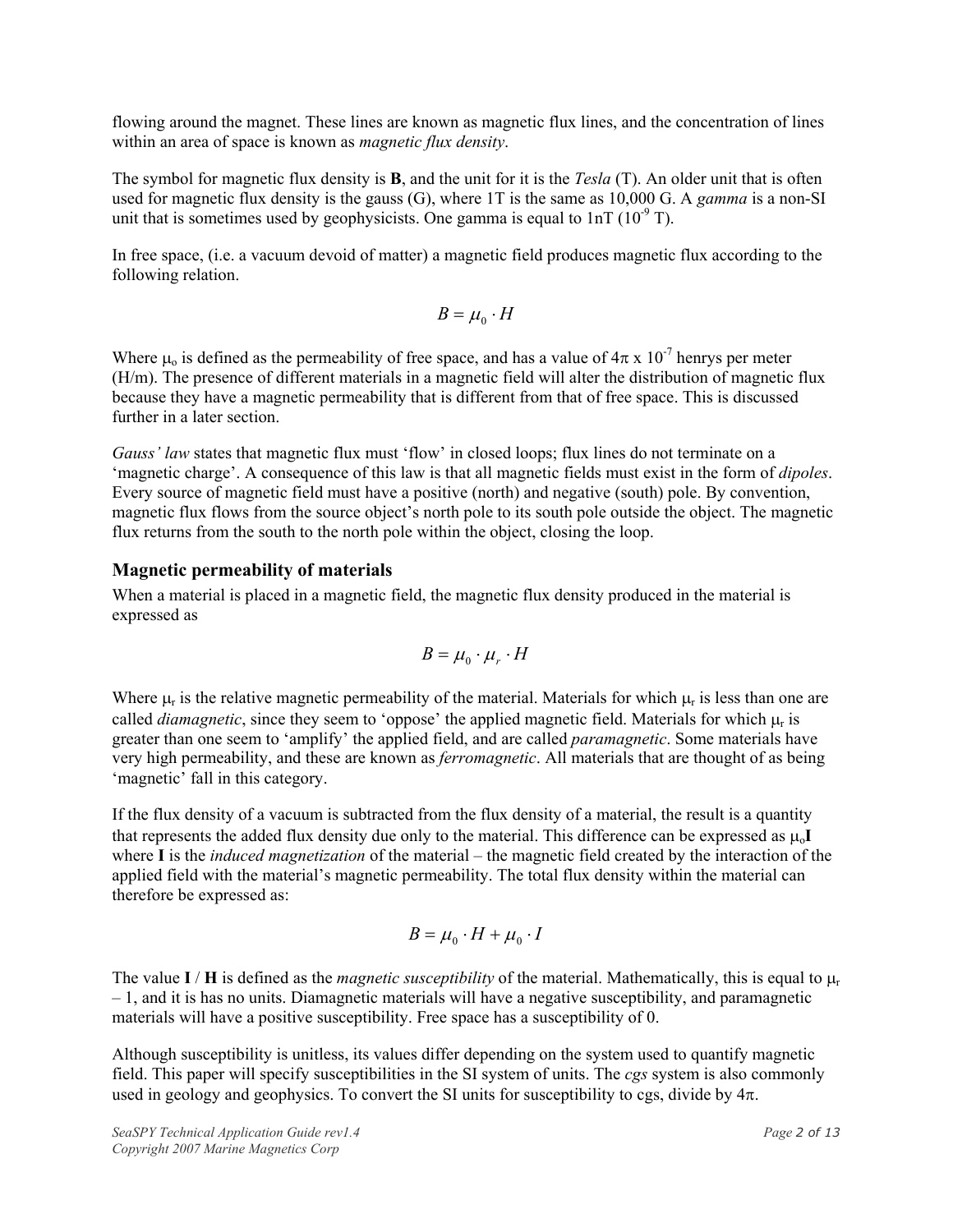#### **Permanent Magnetization**

The above section describes the formation of an induced dipole when a magnetic field is applied to a material. When a large magnetic field is applied to a ferromagnetic material and then removed, the material will retain the magnetization that was induced by the high field. This magnetization is known as a permanent dipole. In order to demagnetize a material that has a permanent dipole, a field of opposing direction must be applied to the material. The value of the field that is necessary to demagnetize the material is known as the *coercive force*, **H<sub>c</sub>**, and is a physical property of the material.

Materials that have a relatively large  $H_c$  are known as *magnetically hard*. Those with a relatively small  $H_c$ are known as *magnetically soft*. This property is not related to the physical hardness of the material.

A ferromagnetic material may also be magnetized (or demagnetized) by heating it above its *Curie temperature* – by definition the temperature above which the material is no longer paramagnetic. If such a material is cooled in the presence of a magnetic field, it will retain most of the magnetization induced by this field. The permanent magnetization of geological minerals is a result of cooling in the presence of the Earth's magnetic field.

As a result of this latter effect, most man-made ferromagnetic objects have a permanent magnetization that was introduced when the object was formed. The permanent dipole can be removed from an object by the process of *degaussing*. Military vehicles are often degaussed by passing them through a suite of magnetometer sensors that can determine the amount of permanent magnetization in the vehicle, and then by applying strong cancellation fields to eliminate the magnetization.

#### **Magnetic Moment**

The concepts of induced and permanent magnetization are not enough to model an object's total magnetic influence. Magnetic moment is a measure of the total strength of a dipole. Technically, it is defined as *the*  torque experienced when a dipole is at right angles to a magnetic field of unit intensity<sup>1</sup>. It is a function of the object's size and shape as well as its magnetic properties.

Conceptually, magnetic moment is the integral of the object's magnetization over its volume. It is also a function of the length of the dipole (the distance between the north and south poles). In order to simplify the calculation of magnetic moment, it is convenient to assume a point-source dipole. This is actually quite accurate if the model need only represent the object's magnetic influence at distances much farther from the object than the object's size. In this case, an object's magnetic moment, **M**, can be represented by the following relation:

$$
M = \frac{B_i \cdot V}{\mu_0}
$$

Where  $\mathbf{B}_i$  is the material's internal flux density, and **V** is the material's volume. **M** has units of  $A \cdot m^2$ . An object's permanent and induced dipoles will geometrically add to form a single dipole that produces **B**i.

#### **Detecting magnetic objects**

Once an object's magnetic moment is known, one can calculate the intensity of the object's magnetic influence at varying distances. Conversely, one can use data gathered by a magnetometer to pinpoint the size and location of a magnetic moment of unknown origin.

<sup>&</sup>lt;sup>1</sup> Handbook of Chemistry and Physics  $67<sup>th</sup>$  ed. CRC Press, 1986. Page F-91.

*SeaSPY Technical Application Guide rev1.4 Page 3 of 13 Page 3 of 13 Copyright 2007 Marine Magnetics Corp*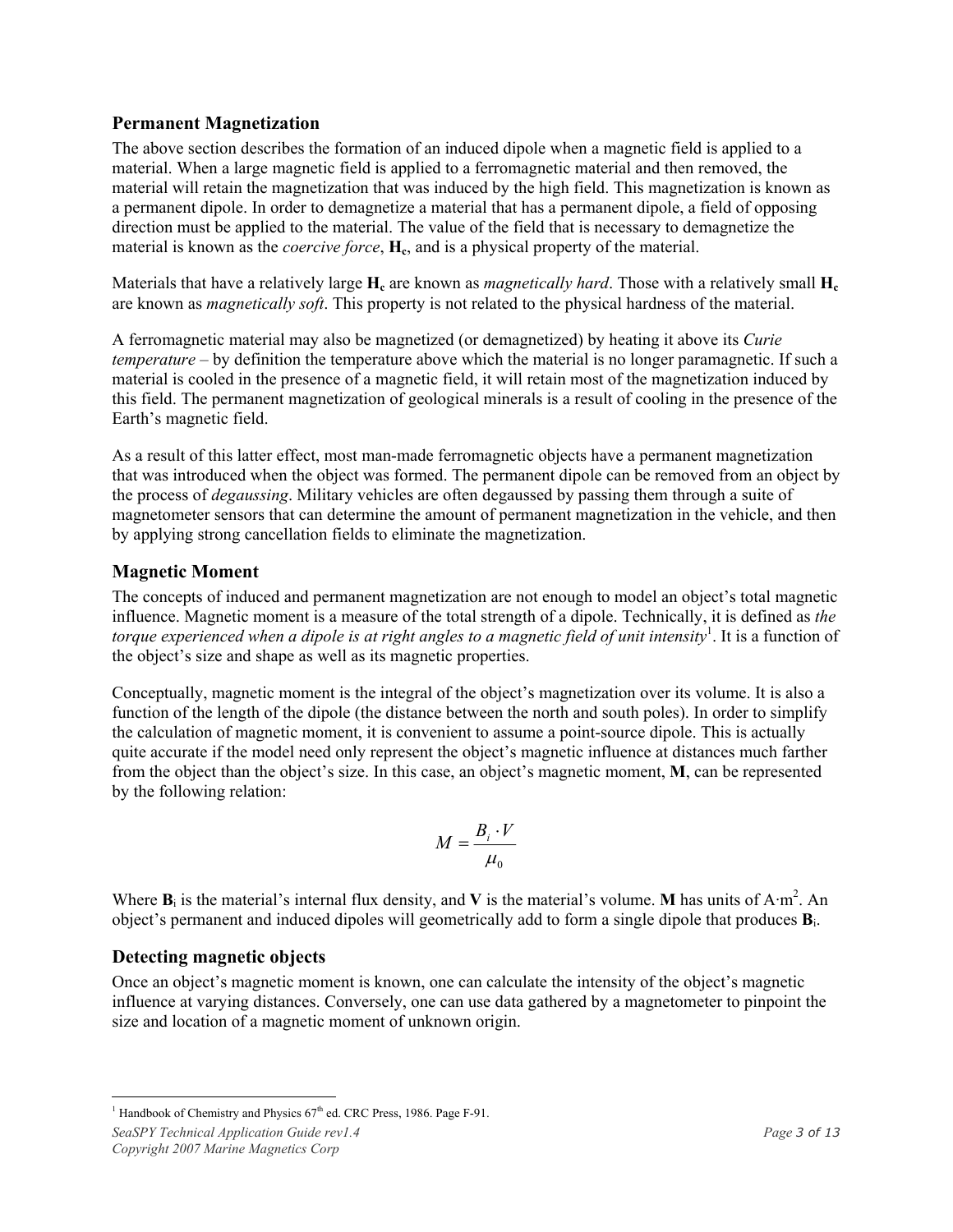Since the calculative tools described so far by this paper assume that the magnetic moment is generated by a point source, we have as yet no means of using magnetometer data to determine the actual size of an object (i.e. its mass or volume). However, by making a few reasonable assumptions, we can estimate a ferromagnetic object's size and mass from the size of its magnetic moment.

First, it is very complicated to model the influence of a permanent dipole moment, since it can have any orientation within the Earth's ambient field, and there is rarely any means to estimate its magnitude. It is therefore convenient to assume a worst-case scenario of no permanent magnetization of the object.

Second, the object's average magnetic susceptibility can usually be estimated with a little bit of information about the material that makes up most of the object. Many man-made structures, especially relatively modern ones, are made of iron-based alloys. For the purposes of this section, we will assume that the object being searched for is made of low-grade, high-carbon iron with a susceptibility of 100. Further information on the susceptibility of iron alloys is available in the next section.

Our final estimation is that the magnetic influence of a dipole moment is spherical in shape around the dipole's source. Although this is not precisely true, the amount of error introduced by this estimation will be less than our estimation of the object's overall susceptibility.

The magnetic influence of a magnetic object can be deduced directly from the object's dipole moment using the following relation<sup>2</sup>:

$$
B_r = \frac{\mu_0 \cdot M}{4 \cdot \pi \cdot r^3}
$$

Where **B**<sub>r</sub> is the flux density induced by the object at distance **r**. Using our solution for magnetic moment above, this relation can be expressed as:

$$
B_r = \frac{B_i \cdot V}{4 \cdot \pi \cdot r^3}
$$

The final question that remains is: how can we calculate **B**i, the material's internal flux density? If we go back to the discussion about magnetic permeability of materials, we find that magnetic susceptibility is used to represent the added flux density within a permeable material, over and above that of free space. **B**<sup>i</sup> can be determined by multiplying the material's susceptibility by the value of the ambient flux density (the intensity of the Earth's magnetic field at the given location. See the *Earth's Magnetic Field* section).

Using the equations given above, we now have the tools we need to estimate the magnetic influence of various sized iron objects at varying distances. The following chart shows the influences of iron objects of different masses, using a density of  $7.86g/cm<sup>3</sup>$ . The chart is a log-log plot, which shows the third-order relations as straight lines.

 $\overline{a}$  $<sup>2</sup>$  This relation calculates the magnetic influence of a dipole at a distance that is at a right angle to the magnet's axis. This is actually the minimum</sup> influence. Along the magnet's axis, the influence will be maximized, and will be twice this value.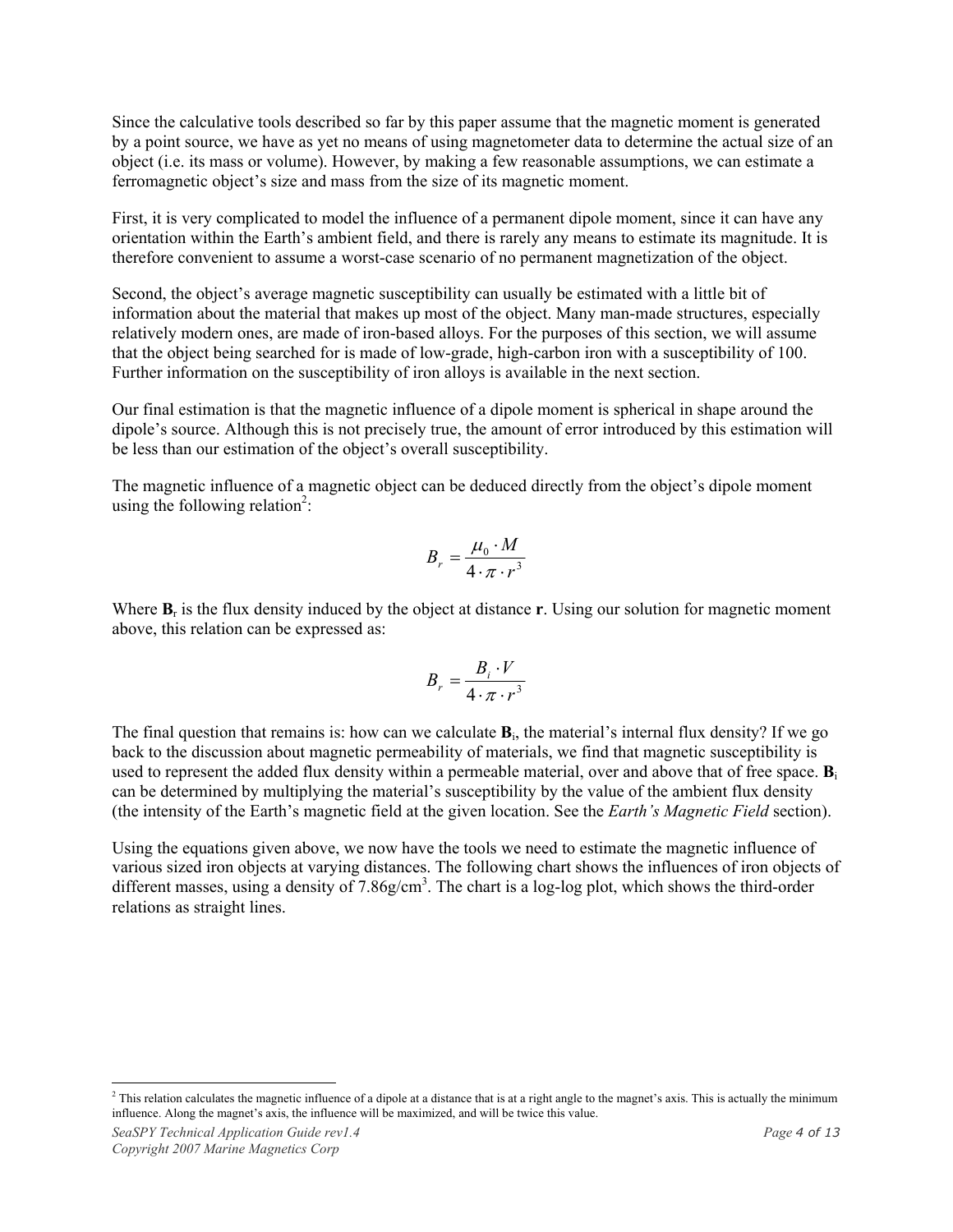

*This chart has been calculated assuming no permanent magnetization of the object, a susceptibility of 100, and an ambient field of 50,000nT.*

To conclude this section, it must be acknowledged that the above may seem like a lot of approximations. An exacting scientist would have reason to be wary. The assumptions taken here may cause these calculations to be valid only to within an order of magnitude. However, many pieces of information are often not available to the magnetic searcher. Even a coarse approximation such as that offered here is frequently enough to design parameters for a magnetic survey that will be successful in pinpointing the locations of the objects being searched for.

#### **A note about steels and iron alloys**

High purity laboratory-grade iron can have a susceptibility of up to  $100,000<sup>3</sup>$ . Alloying elements such as chromium, and impurities such as carbon decrease the susceptibility. In general, high carbon steel and cast iron, although still very magnetic, are less magnetically permeable than low-carbon steels.

Certain types of stainless steel consist of the nonmagnetic *austenitic* microstructure (an example is marine-grade alloy 316). These steels are rarely used for structural or vehicular applications due to high cost. Welding, machining and cold work of austenitic stainless steel can cause a reversion of the microstructure in the affected area to the more common martensite that is magnetic, making it very difficult to create a practical object from this material that is completely nonmagnetic.

 $\overline{a}$ <sup>3</sup> *Metals Handbook, desk edition*. American Society for Metals Press 1988. Page 20-5.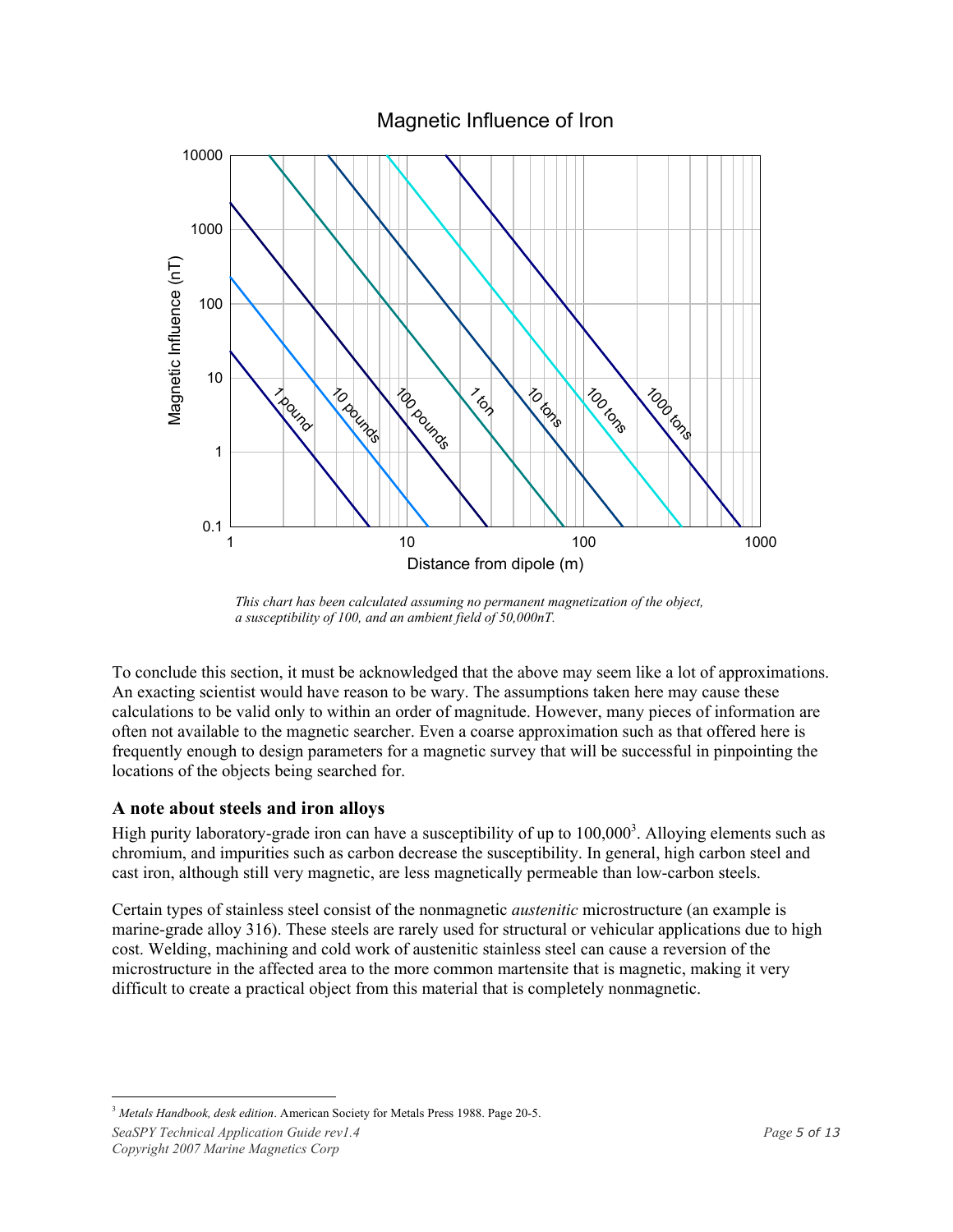#### *Section 2: Measuring the Earth's Magnetic Field*

#### **The Earth's Magnetic Field**

The origin of the Earth's magnetic field is not fully understood, but it is generally accepted that it is caused by electric current generated by movement of the Earth's conductive, liquid iron-nickel core – a phenomenon known as the *dynamo effect*. As a result of this effect, the Earth resembles a large rotating permanent magnet.

The magnitude of the Earth's magnetic field varies from approximately 20,000nT at the southern Brasilian coast to over 65,000nT in northern Canada and Antarctica. The *inclination* (the angle between the Earth's field and the horizontal) varies from  $90^\circ$  at the magnetic poles to  $0^\circ$  at approximately the equator.



*Map of total magnetic field intensity over the surface of the Earth, as of 1995. The contour interval is 5000nT on a Mercator projection. Source: United States Department of Defense.*

#### **Diurnal Effects**

The magnetic field produced by a single dipole has no distinct boundary; it simply decreases in intensity until it is no longer detectable. The Earth's field, however, is within the influence of the Sun's comparatively gigantic magnetic field. The Sun's larger field interacts with the Earth's, giving it a distinct boundary. The space within that boundary is known as the *magnetosphere*. The space outside the magnetosphere is dominated by the Sun's field, and by a constant stream of free ions and electrons that flows from the Sun, called the solar wind.

Changes in the Sun's magnetic field affect the Earth's field dramatically. They continually influence the position of the boundary of the magnetosphere. The Sun's influence on the magnetosphere is apparent at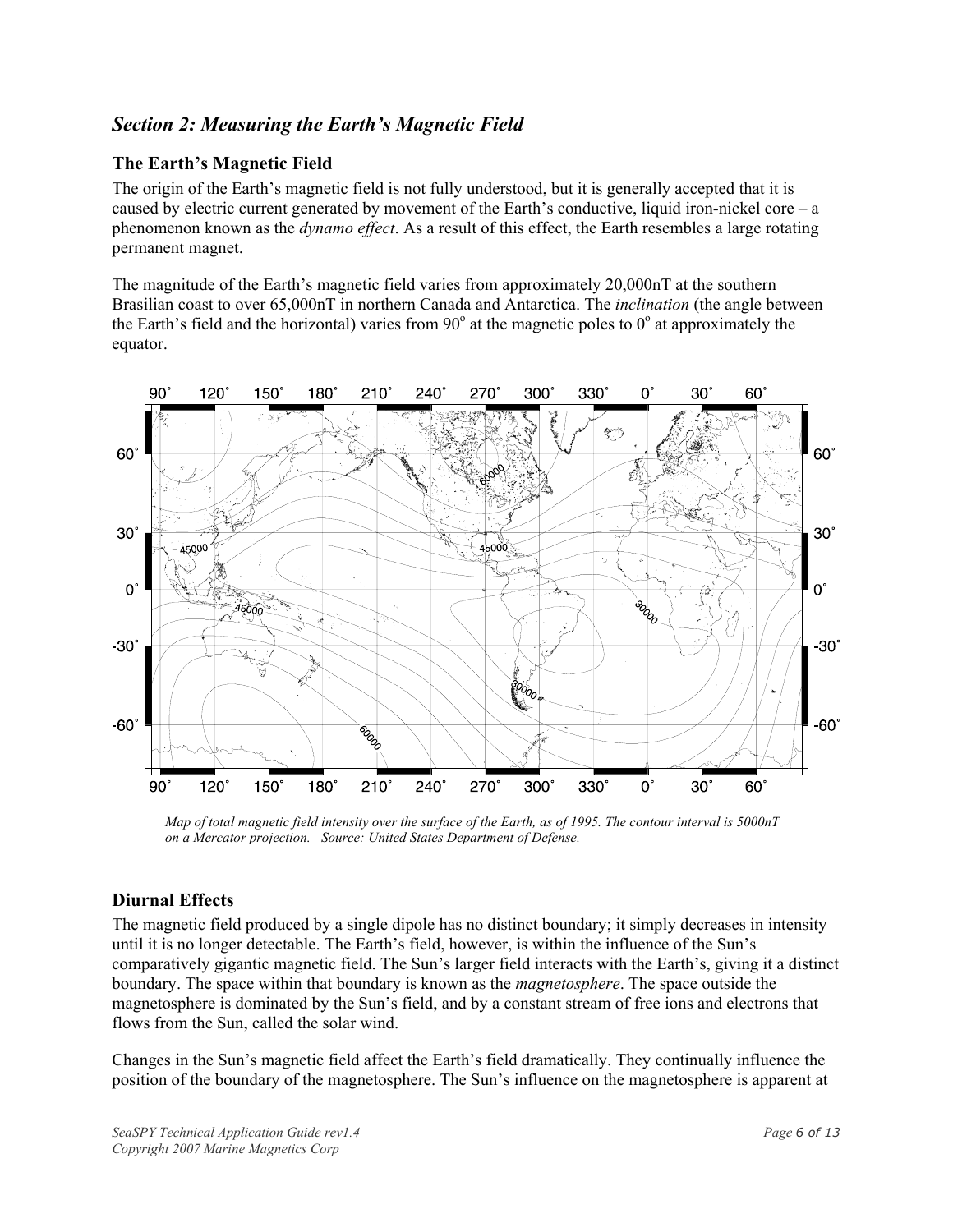the Earth's surface as a low frequency variation that can have high amplitude. Different levels of solar activity can result in changes of several hundred nT in the course of a few hours.

A *base station* magnetometer (such as Marine Magnetics' SENTINEL product) is a unit whose sole purpose is to measure diurnal variations, for subsequent correction of mobile survey data. This is a similar concept to using a GPS reference station to correct mobile GPS data. Placing a base station reasonably close to a survey area (within 50-100km) can completely eliminate diurnal effects. Alternately, if increased distance and lower temporal resolution can be tolerated, worldwide magnetic observatory data can be obtained over the Internet from Intermagnet<sup>4</sup>.

#### **Total Field and Vector Magnetometers**

Regardless if the source of the anomaly created by a ferromagnetic object is a permanent or induced dipole, or a combination of both, the intensity of the anomaly will always be small when compared with the Earth's relatively strong ambient magnetic field. When the field of the anomaly is vector-added to the surrounding Earth's field, the change in the directional component of the Earth's field will be insignificant. The change in the magnitude of the Earth's field vector will be far more significant.

*Total field magnetometers* (like SeaSPY) measure only the magnitude of the magnetic field vector, independent of its direction with respect to the sensor. *Vector magnetometers* have the ability to measure the component of ambient magnetic field that is projected along one dimension in space. Flux gates, Magnetoresistive, and Hall-Effect sensors are all examples of vector magnetometers.

In order to calculate the total field, three separate vector magnetometer sensors must be oriented at right angles to each other, and their outputs geometrically added by a signal processor. There are practical limitations to how precisely and how rigidly the three sensors can be fixed together at exactly right angles. For this reason, the total-field precision of even the best flux-gate magnetometers is limited to an order of magnitude less than a SeaSPY magnetometer. Furthermore, the output of all vector-field sensors will experience drift with time and with temperature. Vector magnetometers require periodic calibration with an accurate reference such as a proton-spin magnetometer. Proton-spin magnetometers never require calibration, even when first manufactured.

This is why total-field magnetometers are inherently superior to vector magnetometers when the task is detection of ferromagnetic anomalies within the Earth's magnetosphere, especially for long-term monitoring applications. It is also the reason why total field magnetometers are so widely used in the fields of oceanography, geophysical exploration, and buried object detection.

 $\overline{a}$ <sup>4</sup> To access Intermagnet observatory data, send a blank email with a subject line 'send information' to gol\_gin@ghtmail.cr.usgs.gov. Then follow the instructions in the automated response.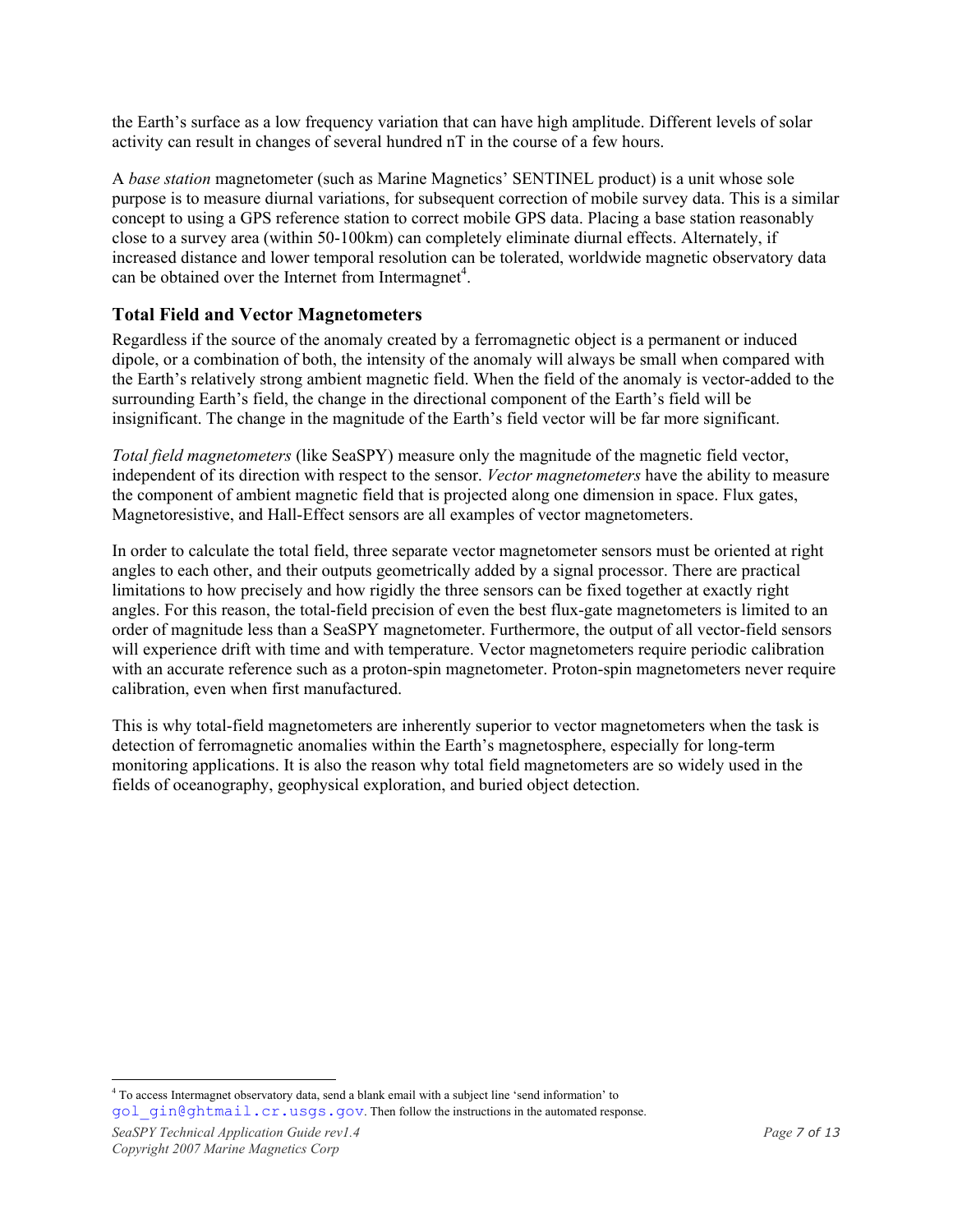#### *Section 3: SeaSPY Theory of Operation*

Marine Magnetics' SeaSPY product measures the ambient magnetic field using a specialized branch of Nuclear Magnetic Resonance technology, applied specifically to hydrogen nuclei (protons).

SeaSPY is not what is commonly known as a 'proton magnetometer'; it is an Overhauser magnetometer. Although still relying on proton spin resonance, an Overhauser magnetometer is as different from a proton magnetometer as a gasoline engine is from a steam engine. Both devices are based on similar physics, but they perform their task completely differently, and this is apparent in their relative levels of performance.

As with steam and gasoline engines, it is important to understand the way a proton magnetometer sensor works before attempting to understand the more sophisticated Overhauser sensor.

#### **Proton-spin magnetometers**

A standard proton-spin magnetometer sensor begins with a small volume of proton-rich fluid such as kerosene or methanol. Inducing a large temporary artificial magnetic field around the liquid (usually with a coil) will cause the spin populations of the protons in the liquid to become biased toward one state, effectively aligning the spin axes of a small majority of protons<sup>5</sup>. This is known as *polarization*. In effect, this process endows the liquid with an induced magnetic moment, since the liquid as a whole behaves as a paramagnetic (or in the case of water, a diamagnetic) material.

When fully polarized (i.e. when the external field has been applied for a long enough time), the proton spin population will follow the following relation:

$$
\frac{N_+}{N_-} = 1 + \frac{\mu_i \cdot B_p}{k \cdot T}
$$

Where  $N_+$  and  $N_-$  are the number of protons with positive and negative spin polarizations respectively,  $B_p$ is the ambient (applied) magnetic flux density, and **k** is Boltzmann's constant (1.381x10-23 J/K). µ**i** here is the magnetic moment of a proton  $(1.41 \times 10^{-26} \text{ A} \cdot \text{m}^2)$  - it should *not* be confused with magnetic permeability.

The larger the ratio of  $N_{+}$  to  $N_{-}$ , the larger the overall magnetization of the liquid, and the more signal the magnetometer will be able to produce.

The importance of this relation is that the maximum output signal of a proton magnetometer is proportional to the applied field,  $\mathbf{B}_p$ . To generate a practical level of signal,  $\mathbf{B}_p$  must be very large (usually more than 100 times the magnitude of the Earth's field). This requires a great deal of energy to maintain long enough for polarization to occur.

Once the proton population has been polarized, the proton spin axes are stimulated to *precess* around the ambient magnetic field vector. This process is known as *deflection*, since it deflects the proton spin axes from their equilibrium direction with the application of a sharp magnetic pulse. This is analogous to nudging the axis of a spinning top so that it begins to precess around the vertical gravity force vector as it spins.

 $\overline{a}$  $5$  The number of actual protons that must be polarized to achieve a useful signal is very small – numbering in the parts per million.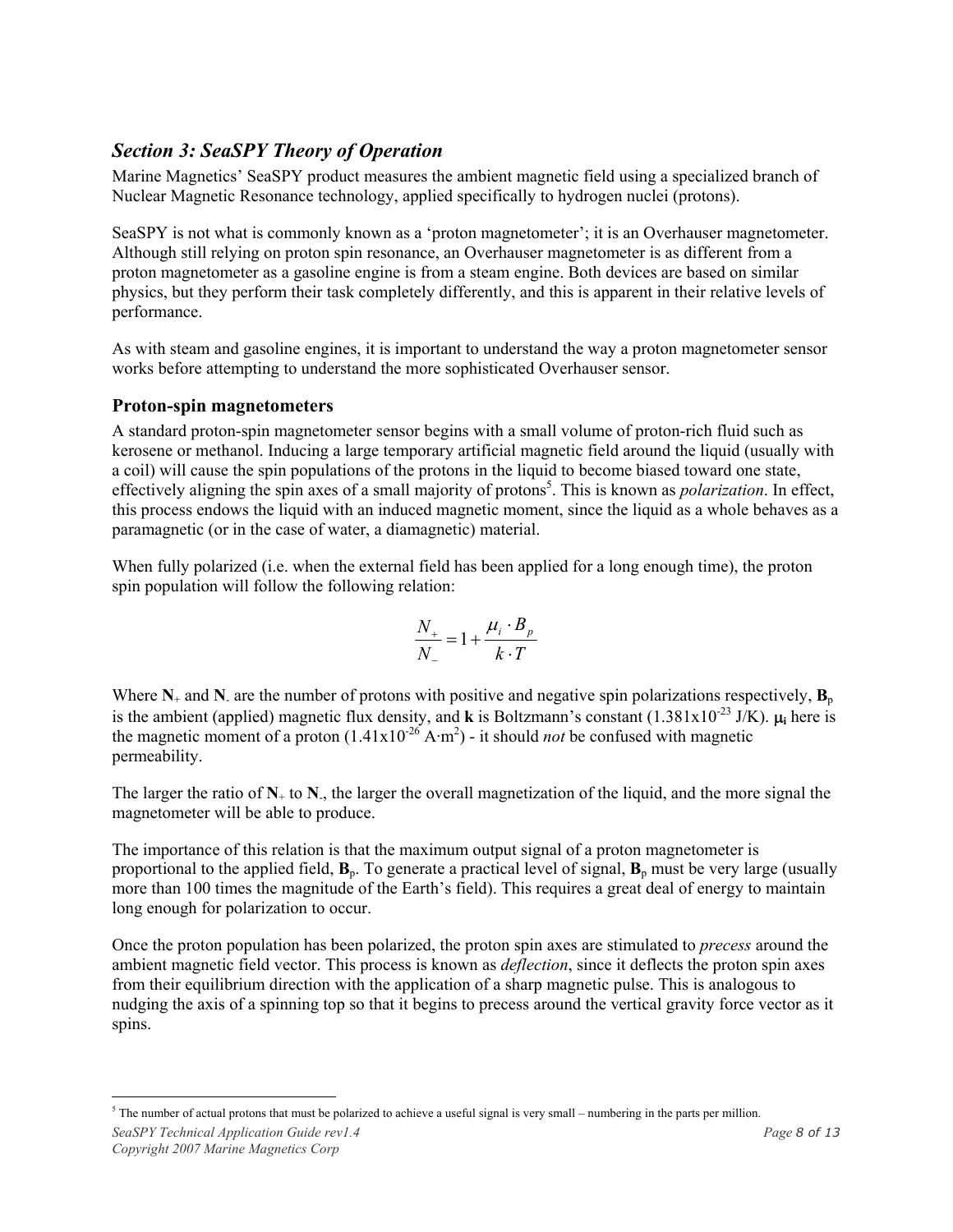The alternating magnetic field generated by proton precession may be detected by a coil, and its frequency measured by the magnetometer electronics. This frequency is directly proportional to the magnitude of the ambient field vector.

In practice, the process of polarization and signal measurement are alternated to sample the ambient magnetic field. The proton precession signal cannot be sampled while the polarizing field is in place.

The proton precession frequency will occupy a single narrow spectral line, whose width depends on the chemistry of the solvent. Furthermore, this frequency is completely independent of environmental effects such as temperature. This gives proton-spin total-field magnetometers unsurpassed accuracy and stability characteristics.

#### **The Overhauser Effect**

The difference between proton and Overhauser magnetometers is most apparent in the way that the proton spin populations are biased. The Overhauser effect is a phenomenon that uses *electron-proton coupling* to achieve proton polarization.

A specially engineered chemical that contains a free radical atom $6$  (an atom with an unbound electron) is added to the proton-rich liquid. The unbound electrons in the fluid can be easily and efficiently stimulated by exposure to low-frequency RF radiation that corresponds to a specific energy level transition. Instead of re-releasing this energy as emitted radiation, the unbound electrons transfer it to nearby protons. This polarizes the protons without the need to generate a large artificial magnetic field.

When polarized, the proton spin population in an Overhauser magnetometer will follow this relation:

$$
\frac{N_+}{N_-} = 1 + \frac{h \cdot (\omega_s - \omega_i)}{k \cdot T}
$$

Where **h** is Plank's constant (6.626x10<sup>-34</sup> J·s),  $\omega_i$  is the proton spin angular frequency, and  $\omega_s$  is the electron spin angular frequency.  $\omega_i$  is a function of the ambient field, and  $\omega_s$  is heavily dependent on the molecular structure of the Overhauser chemical.

The significance of this relation is that the maximum output signal of an Overhauser magnetometer will depend on the design of the Overhauser chemical, not on the amount of energy that is put into the sensor. Consequently, SeaSPY Overhauser magnetometer sensors can produce clear and strong proton precession signals using only 1-2W of power. In contrast, standard proton sensors cannot produce signals that approach the same order of magnitude, even when consuming hundreds of Watts of power.

Another benefit of the Overhauser effect is that polarization power is applied at a frequency that is far out of the bandwidth of the precession signal. Therefore, the sensor can be polarized in tandem with precession signal measurement. This effectively doubles the amount of information available to the magnetometer, allowing faster sampling rates than standard proton magnetometers.

Since Overhauser magnetometers measure the same proton-resonance spectral line as standard proton magnetometers, they exhibit the same excellent accuracy and long-term stability characteristics. Added to this are larger bandwidth, lower power consumption, and sensitivity that is one to two orders of magnitude better.

 $\overline{a}$ 6 The Overhauser chemical used in SeaSPY magnetometer sensors is specifically engineered to be chemically inert. It is not toxic.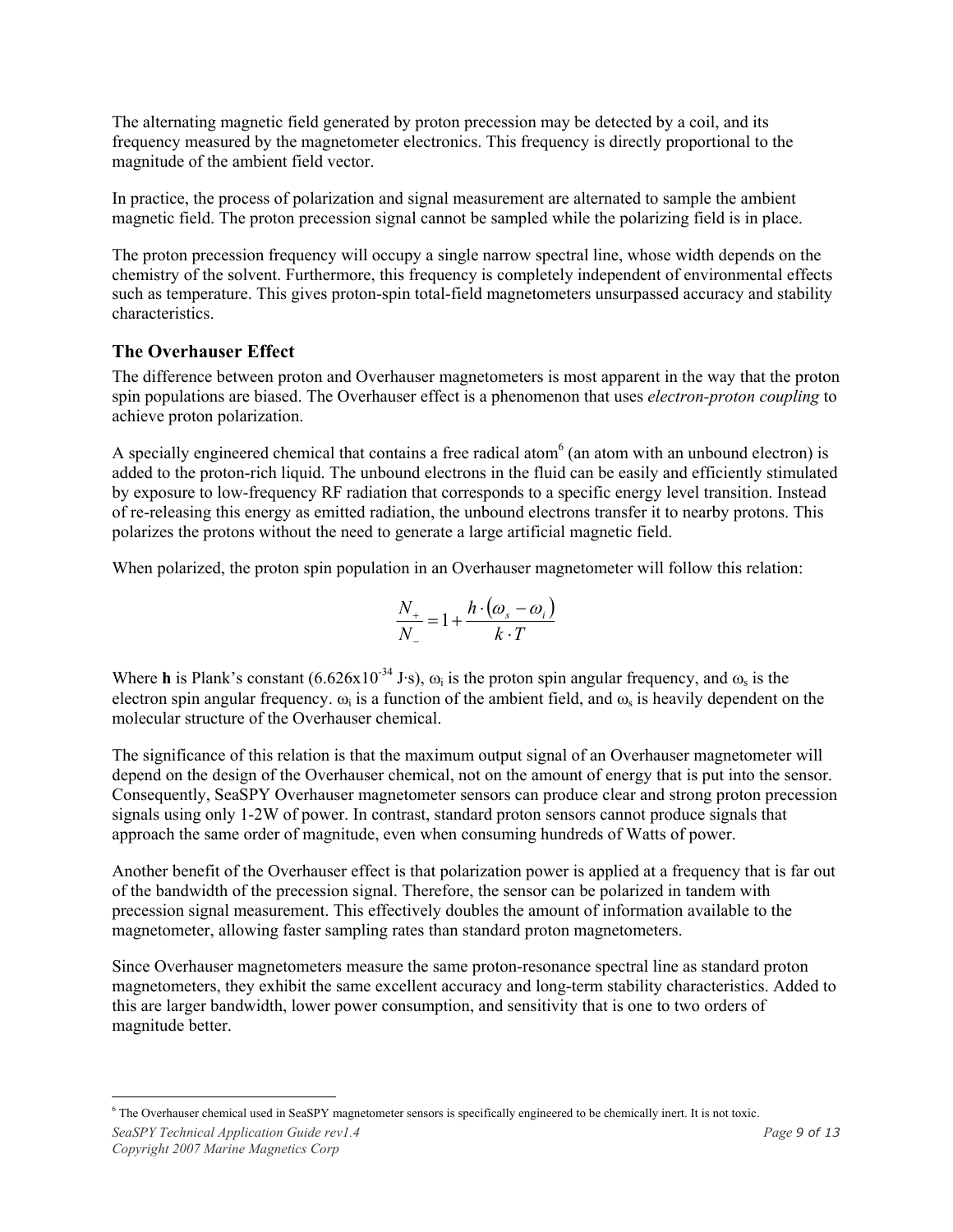#### *Section 4: Characteristics of SeaSPY Magnetometers*

Magnetometers, like most sensory instruments, consist of two basic parts: a sensor and a measurement device. The sensor produces an analog electrical signal that is proportional to the external influence being sensed, in this case magnetic field. Magnetometer sensors are *active* sensors, meaning they require external energy to function. The minimum amount of energy required for the magnetometer sensor to do its job is limited by the physics of the magnetometer technology.

The measurement device converts the analog signal produced by the sensor into digital magnetic field units. The measurement device is also frequently responsible for real-time control of the sensor, ensuring that the sensor receives the correct amount of power, or is stimulated properly at the right time.

All total-field magnetometer sensors produce a signal whose *frequency* is proportional to magnetic field. The measurement device is therefore in essence a very precise frequency counter.

#### **Resolution**

Resolution is a characteristic of the measurement device. It is the minimum change in signal frequency that the measurement device can resolve. In a properly designed device, resolution is reflected by the number of *significant digits* that are displayed.

SeaSPY's resolution is 0.001nT, meaning that if an ideal noise-free magnetometer signal were being measured, variations as small as 0.001nT would be detected.

#### **Sensitivity**

Sensitivity is a measure of how small a variation in actual magnetic field can be detected by the instrument as a whole. In a properly designed magnetometer, sensitivity is a characteristic of the sensor, and is a direct function of the base noise level of the sensor signal.

The simplest method of calculating noise level is to assume that the noise within a set of data is broadband (white) noise, i.e. noise that is truly random. If this assumption is true, the root-mean-squared (RMS) model may be applied. The RMS value of a sample of data of **n** points is represented by the symbol σ. It is calculated as follows:

$$
\sigma^2 = \frac{\sum (m - x_i)^2}{n}
$$

Where **m** is the mean of the data sample,  $\mathbf{x}_i$  is each data point (from 1 to **n**), and  $\Sigma$  is the summation operator. σ is also known as the standard deviation of the sample. The units for σ are the same as **x**i. Therefore the  $\sigma$  of a sample of magnetometer data is represented in nT.

A more accurate method of specifying the noise level of a data set is to divide the noise power in the data by its *frequency bandwidth* – that is, the entire range of frequencies that the data can possibly represent. The result is called the *noise spectral density* of the data, and it is represented in units of nT/ √Hz.

The maximum frequency that can be represented by a set of data is one-half the sampling rate, known as the *Nyquist* frequency. For example, the Nyquist frequency of data sampled at 1Hz is 0.5Hz.

#### **Bandwidth**

Bandwidth is defined as the range of frequencies of magnetic field variation that can be detected by the magnetometer. SeaSPY's bandwidth is its Nyquist frequency. Therefore, to calculate the noise spectral density of SeaSPY data sampled at 1Hz, the RMS value of the data sample should be divided by the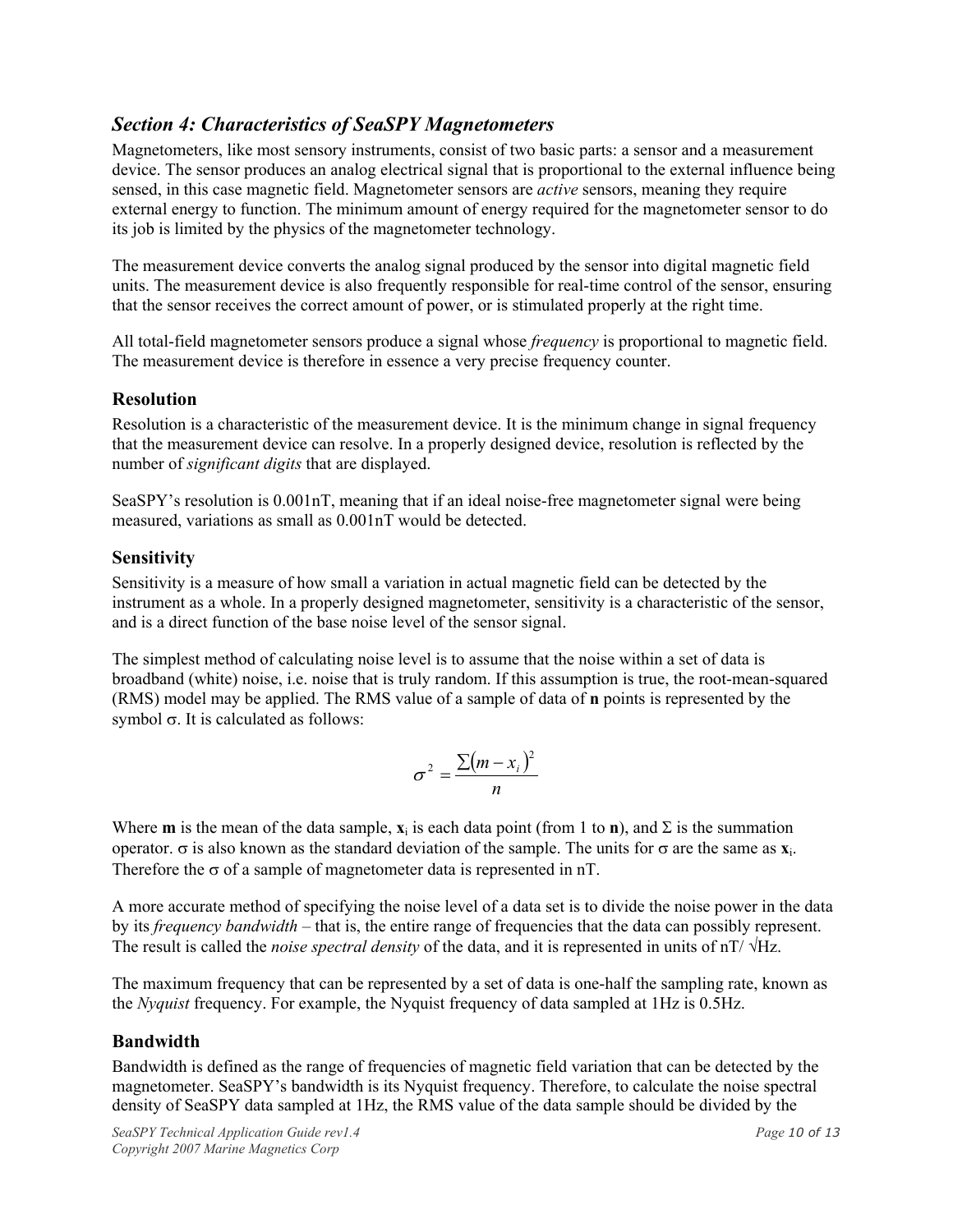square root of 0.5. In conditions free of external effects (such as diurnal variation) this value is consistently less than or equal to  $0.015nT$  RMS/ $\sqrt{Hz}^7$ .

It should not be taken for granted that a magnetometer's sampling bandwidth is its Nyquist frequency. One common method for reducing noise is by reducing the amount of high-frequency content in the magnetometer data by applying a digital low-pass filtering algorithm. This technique effectively reduces the sampling bandwidth of the magnetometer.

SeaSPY magnetometers do not apply such a bandwidth-reducing filter to their data. Preserving the maximum possible sampling bandwidth presents the user with as much information as possible, allowing a digital filter to be applied later according to the user's needs.

#### **Drift**

Drift is the slow change of the magnetometer output with time, without an actual magnetic field change occurring. Drift can be a characteristic of either the sensor or the measuring device. Good design will reduce or even eliminate drift in the measuring device. However, drift in the sensing device usually cannot be reduced by design.

Drift can be best expressed by plotting noise spectral density vs. frequency  $-$  i.e. converting the data sample from time domain to frequency domain.

If a data sample is made up of only truly white noise, the frequency spectrum will be 'flat'. That is, the data set will be made up evenly of all frequencies within the sampling bandwidth of the magnetometer. In contrast, data that exhibits drift with time will show what is known as '1 over f noise', indicating that the noise level increases in the lower frequency area of the bandwidth.

One of SeaSPY's most powerful features is a complete lack of 1/f noise – a totally flat noise spectrum. This means that a SeaSPY magnetometer is just as sensitive at measuring magnetic field variations as slow as 0.0001 Hz as it is at measuring much faster variations. This characteristic is vital for long-term monitoring, and for creating maps of data that has been collected over long periods of time.

Drift can also appear to occur due to external environmental influences. *Temperature drift* is the change of the output of the magnetometer as the ambient temperature increases or decreases. A SeaSPY magnetometer will show less than 0.01nT temperature drift over its entire specified temperature range of –40C to +60C. This is because an Overhauser sensor shows no temperature drift, and the SeaSPY electronics measure the sensor frequency using a time reference with extremely high temperature stability.

#### **Heading Error**

Heading Error is a change in the magnetometer's output that is due to a change in the direction of magnetic field with respect to the magnetometer sensor. There are two possible sources of this effect.

The presence of an induced dipole within detection range of the sensor, and fixed to the tow system, will cause a heading error. This is because the orientation of the dipole will stay parallel to the ambient field. The dipole will therefore change direction with respect to the sensor as the ambient field changes direction with respect to the sensor. Since a dipole's field of influence is not spherical (see footnote 2) this action will cause a change in the flux density at the sensor's location.

 $\overline{a}$  $^7$  Published SeaSPY specifications always assume a sampling bandwidth of 1Hz. The  $\sqrt{Hz}$  unit is often dropped, but it is always implied.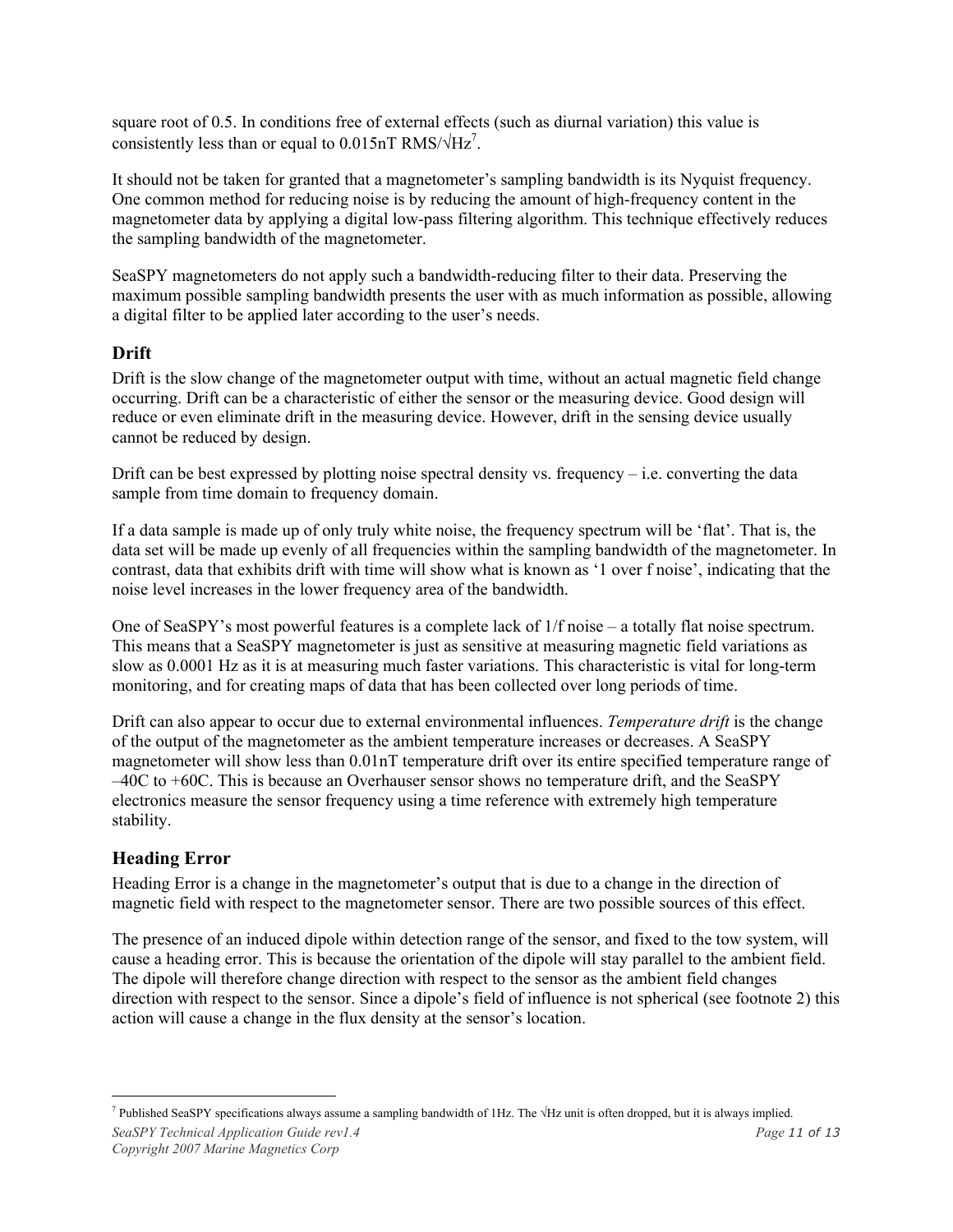This source of heading error can be completely eliminated by proper design of the magnetometer as a whole. With sufficient effort, ferromagnetic material can be excluded from all structural components of the instrument. For example, the SeaSPY electronics module contains special custom-made connectors that are made without the layer of nickel that is commonly found underneath gold plating. All of the materials in the SeaSPY towfish, especially those in direct contact with the sensor, are carefully tested to have extremely low magnetic permeability, and are therefore undetectable by the sensor.

The same physics that give SeaSPY Overhauser magnetometer sensors their excellent absolute accuracy characteristics also ensure that the output of these sensors will be completely independent of the ambient magnetic field direction. This is not so for all total-field magnetometers. Some optically pumped magnetometers possess an inherent heading error characteristic that is due to the physics of their operation.

Heading error can be a serious problem. When creating 2-D maps, heading error will show up as an offset between successive survey lines. When searching for small anomalies, this offset can completely obscure potential targets. The heading error offset can be partially compensated for in a 2-D survey by collecting one or more *tie lines* of data that are perpendicular to the main survey lines. The tie lines can then be used to 'level' the main survey data in post-processing. However, it is always more accurate and much simpler to collect heading error-free data to begin with.

#### **Dead Zone**

A dead zone is a range of rotation of a total-field magnetometer sensor, with respect to the ambient field, in which the sensor will produce no signal. When this occurs, the magnetometer will not be able to measure the value of the ambient magnetic field.

Some simple proton magnetometer sensors do have a dead zone. This zone is typically a cone along the sensor's axis that is about  $\pm 15^{\circ}$  in size. In contrast, SeaSPY Overhauser sensors do not have a dead zone. The amount of signal produced by the sensor is completely independent of magnetic field direction.

Optically pumped total-field magnetometers have a dead zone that is an inherent property of their physics of operation. Unlike an Overhauser sensor, an optically pumped sensor's dead zone cannot be eliminated by design implementation.

In some applications, a dead zone can be a tolerable shortcoming of a magnetometer. In towed marine applications, however, a dead zone can cause serious operational difficulty. It will restrict the range of headings that the magnetometer can be towed, and will often cause unacceptable complications when towing other instrumentation (such as seismic streamers or side-scan sonar) concurrently. It also makes operation in a remotely operated vehicle (ROV) or an autonomous underwater vehicle (AUV) impractical.